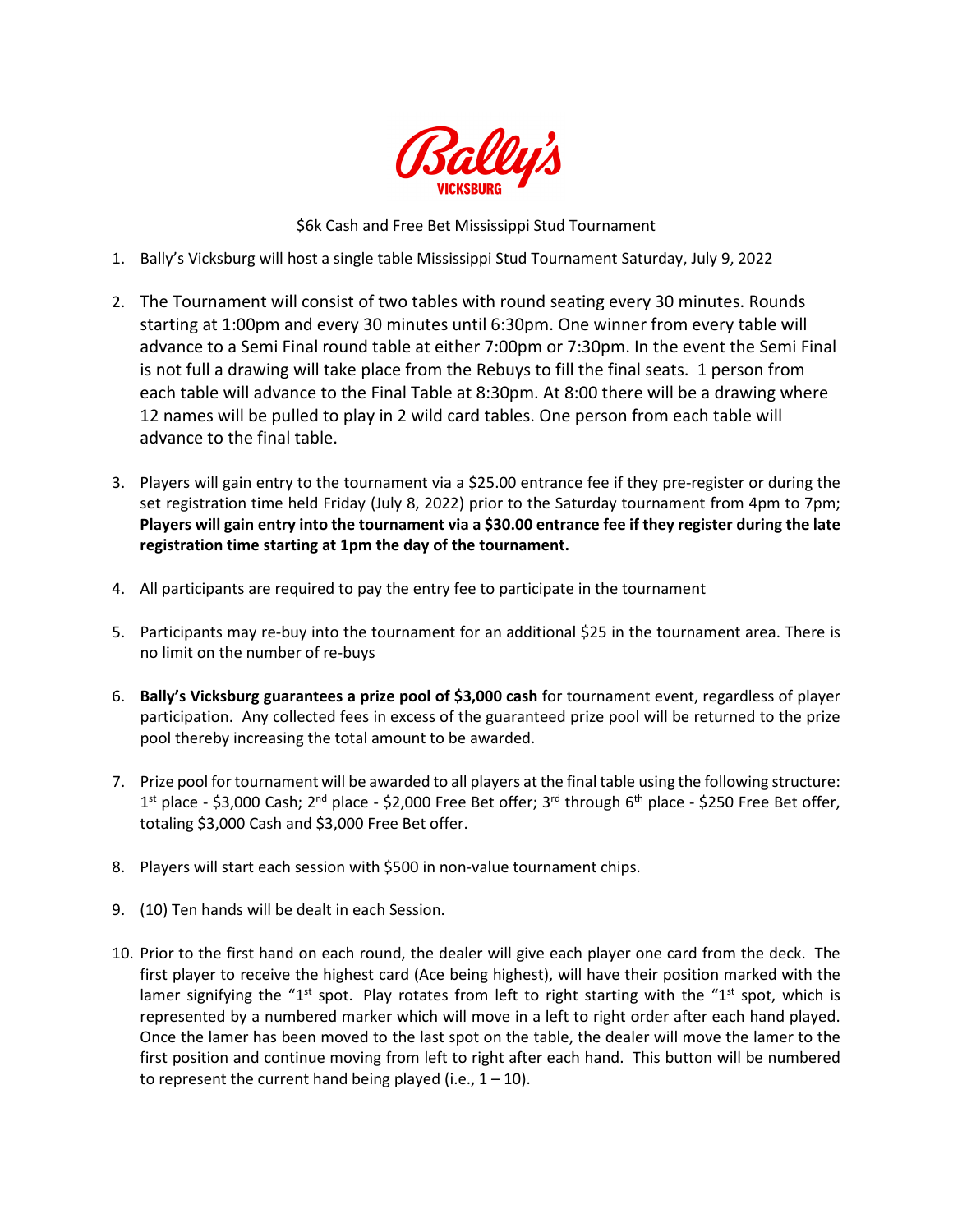- 11. All players must wager a minimum of \$10 each hand. Max Bet will be \$100. You must have enough to bet all betting spots. (i.e., \$100 on the Ante, \$100 on 1<sup>st</sup> Street, \$100 on 2<sup>nd</sup> Street, and \$100 on 3<sup>rd</sup> Street).
- 12. Each player, in turn, will make a wager. Once a player's wager is placed in the betting circle, it may not be changed until the hand is over. A player's entire bet must be placed in the betting area at once, no "string betting" will be allowed (placing one chip in the betting circle at a time). A player may place a wager before it is their turn, but the wager may not be changed after it is set. All Players initial wagers must be enough to allow the player to play the entire hand. If the player bets \$10 initially they must have at least \$30 to bet on the rest of the hand.
- 13. All wagers will be made in a timely manner, if there is too long of a delay in wagering the dealer will announce to the player that they have 15 seconds to place a wager. If the player does not comply, they will receive the minimum bet and play will continue.
- 14. Any player not seated when the round starts will have the minimum wager removed from their chip stack and returned to the rack. After (3) three hands missed a player will be considered as forfeiting their spot and their bankroll will be collected into the rack. Players absent may request a player position in a later round pending availability.
- 15. At the end of the 8<sup>th</sup> hand all players chips will be counted, and their total announced so that all players at the table can hear and see each player's total at that point.
- 16. After the 10<sup>th</sup> hand, all players still in play will have their chips counted by the dealer and their total announced. The player with the highest total will advance.
- 17. If multiple players have the same chip count and there is only one spot for advancement there will be a (3) three hand play off. If there is, still a tie the players will cut one card from a single facedown deck and the highest card drawn will advance, ace being high.
- 18. If a dealer fails to move the "1<sup>st</sup> spot" marker or fails to change the hand marker and the error is discovered after cards are dealt, but before any hand has been acted upon, the hand will be declared a dead hand. No wagers will be collected or paid, and the hand marker will be advanced to the correct spot and/or changed to signify the correct hand number. A new round of wagers will begin, and the new hand will be dealt. There will be a shuffle prior to continuing. Once the first player's hand has been acted upon, the hand will be considered valid, and play will continue. After the completion of the hand, the marker will move to the next player position and the correct hand number will be represented.
- 19. There will be no smoking, eating, or drinking at the table during tournament play.
- 20. Players must always keep their hands in plain sight, while the tournament is progress. All chips must be stacked by denomination and be in full view of casino personnel and other players. Chips must never be removed from the surface of the table doing so will be grounds for disqualification.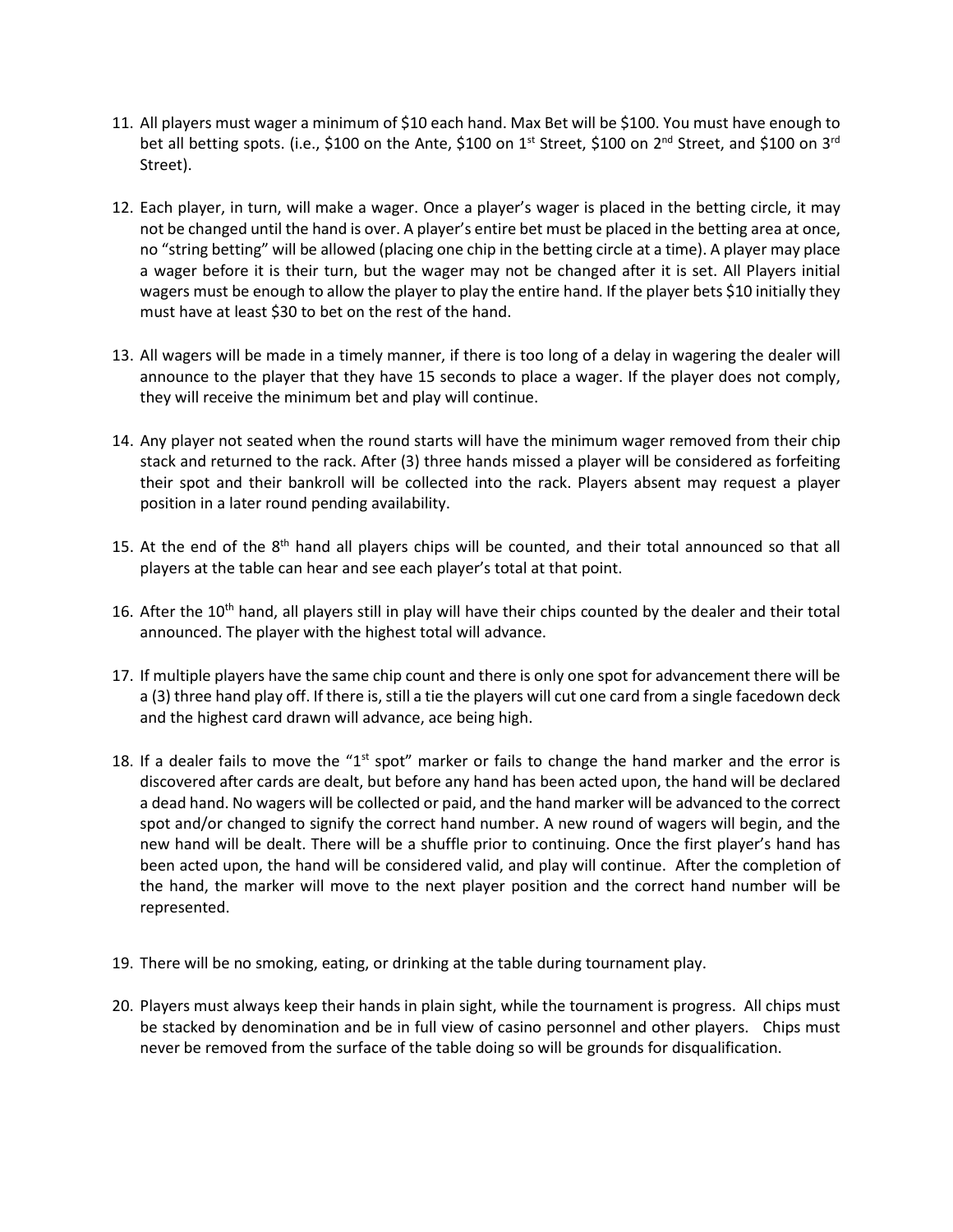- 21. Collusion among players or help from spectators is prohibited and will result in disqualification. The official language of the tournament is English. No conversations in any other languages are permitted during tournament play. No communication either verbal or visual will be permitted between player and spectator. Violation of these rules will result in disqualification from the tournament.
- 22. No written, mechanical, or electronic aids are allowed during tournament play.
- 23. It is the player's responsibility to communicate his/her desired action with dealer.
- 24. Dealers may pay bets in any denomination they deem appropriate.
- 25. No toke bets are allowed for the dealers with tournament chips during play.
- 26. All protests must be handled at the table before players leave the table.
- 27. A player is eliminated from play for violation of any of the tournament rules, cheating, or disorderly conduct. Also forfeiting any fees paid for entry.
- 28. Players may voluntarily withdraw from the tournament. Forfeiting any fees paid for entry.
- 29. Any player disputes will be handled by the tournament supervisor and his/her decision will be final.
- 30. Vendors or immediate family of a vendor who provide promotional items for tournaments, promotions or drawings are prohibited from participation in that activity.
- 31. Bally's employees and their immediate family members are eligible for membership in the Bally's Vicksburg Players Club and are eligible to receive complimentary based on play but are not permitted to participate in drawings, promotions, tournaments, or giveaways without prior written notification to MGC.
- 32. Patrons who have opted into the Mississippi self-exclusion program or have been excluded from Casino Vicksburg are not allowed to participate.
- 33. Parties determined to be ineligible will forfeit any prize monies awarded; the forfeited funds will be split evenly among the remaining winners, excluding the grand prize winner.
- 34. The Mississippi Gaming Commission reserves the right to investigate any and all complaints and disputes. Such disputes and complaints will be resolved in accordance with the Mississippi Gaming Control Act and Mississippi Gaming Commission Regulations